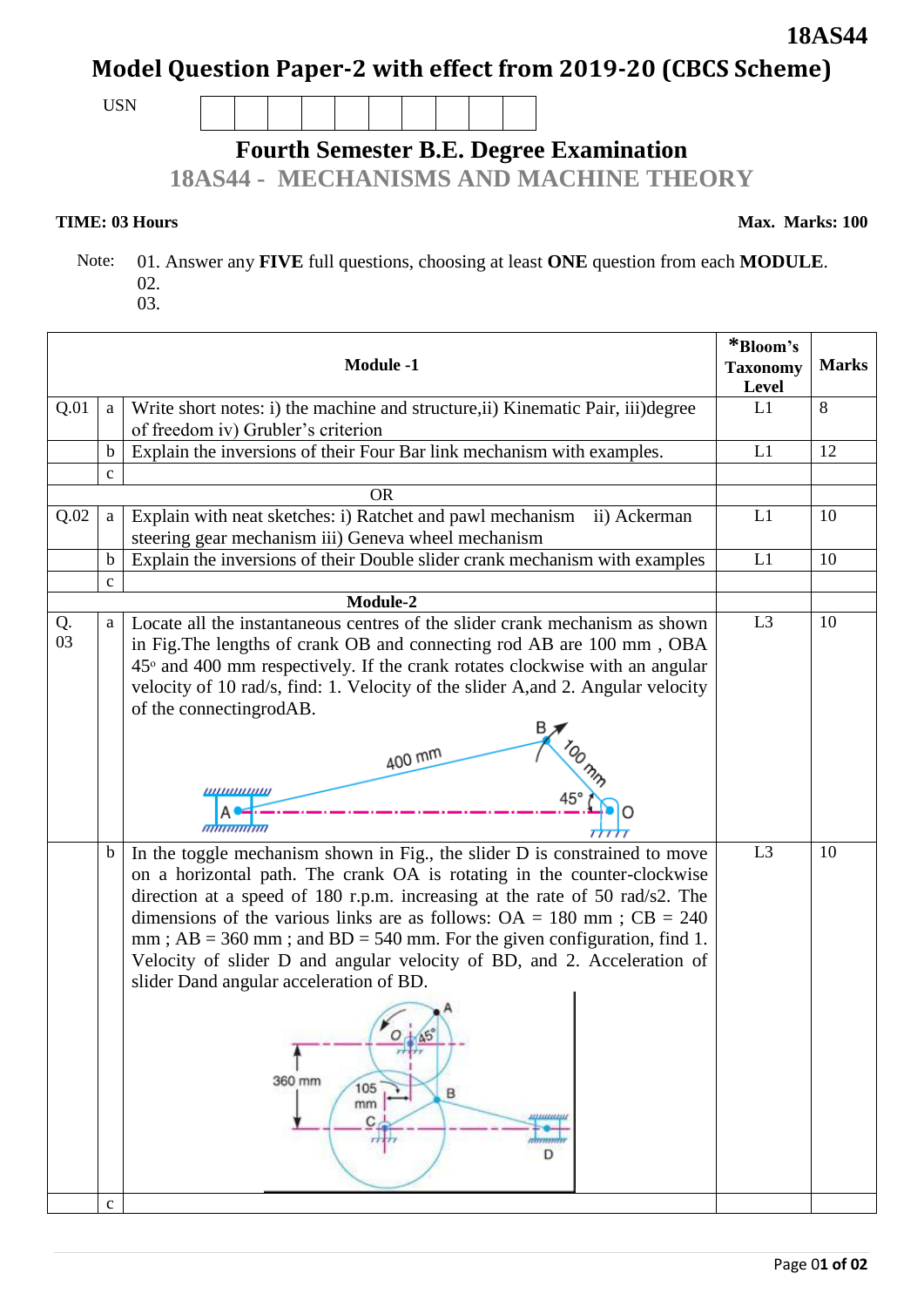## **18AS44**

|          |              | <b>OR</b>                                                                                                                                                                                                                                                                                                                                                                                                                                                                                    |                |    |
|----------|--------------|----------------------------------------------------------------------------------------------------------------------------------------------------------------------------------------------------------------------------------------------------------------------------------------------------------------------------------------------------------------------------------------------------------------------------------------------------------------------------------------------|----------------|----|
| Q.04     | a            | A slider crank mechanism with the following dimension is acted upon by a<br>force $F = 2kN$ at B as shown in Fig QA = 100mm, AB=450mm Determine the<br>input torque T on the link OA for the static equilibrium of the Mechanism<br>for the given configuration<br>(a)                                                                                                                                                                                                                       | L3             | 14 |
|          | $\mathbf b$  | Distinguish between the Static and Dynamics force                                                                                                                                                                                                                                                                                                                                                                                                                                            | L1             | 6  |
|          | $\mathbf{c}$ |                                                                                                                                                                                                                                                                                                                                                                                                                                                                                              |                |    |
|          |              | Module-3                                                                                                                                                                                                                                                                                                                                                                                                                                                                                     |                |    |
| Q.<br>05 | a            | Derive an expression to determine the Arc of path of contact between two<br>spur gears of different size.                                                                                                                                                                                                                                                                                                                                                                                    | L2             | 10 |
|          | $\mathbf b$  | A pair of involute spur gears with 16° pressure angle and pitch of module 6<br>mm is in mesh. The number of teeth on pinion is 16 and its rotational speed<br>is 240 r.p.m. When the gear ratio is 1.75, find in order that the interference is<br>just avoided; 1. The addenda on pinion and gear wheel; 2. The length of path<br>of contact; and 3. The maximum velocity of sliding of teeth on either side of<br>the pitch point.                                                         | L <sub>3</sub> | 10 |
|          | $\mathbf c$  |                                                                                                                                                                                                                                                                                                                                                                                                                                                                                              |                |    |
|          |              | <b>OR</b>                                                                                                                                                                                                                                                                                                                                                                                                                                                                                    |                |    |
| Q.<br>06 | a            | In a reverted epicyclic gear train, the arm A carries two gears B and C and a<br>compound gear D - E. The gear B meshes with gear E and the gear C meshes<br>with gear D. The number of teeth on gears B, C and D are 75, 30 and 90<br>respectively. Find the speed and direction of gear C when gear B is fixed and<br>the arm A makes 100 r.p.m. clockwise.<br>в<br>Е                                                                                                                      | L3             | 10 |
|          | b            | In an epicyclic gear train an annular wheel A having 54 teeth meshes with a<br>planet wheel B which gears with a sun wheel C, the wheels A $\&$ C being<br>coaxial the wheel B is carried on a pin fixed on one end of arm P which<br>rotates about the axis of the wheels A&C` if the wheel A makes 20 rpm in a<br>clockwise sense and the arm rotates at 100 rpm. In the Anticlockwise<br>direction and the wheel C has 24 teeth, Determine the speed and sense of<br>rotation of wheel C. | L <sub>3</sub> | 10 |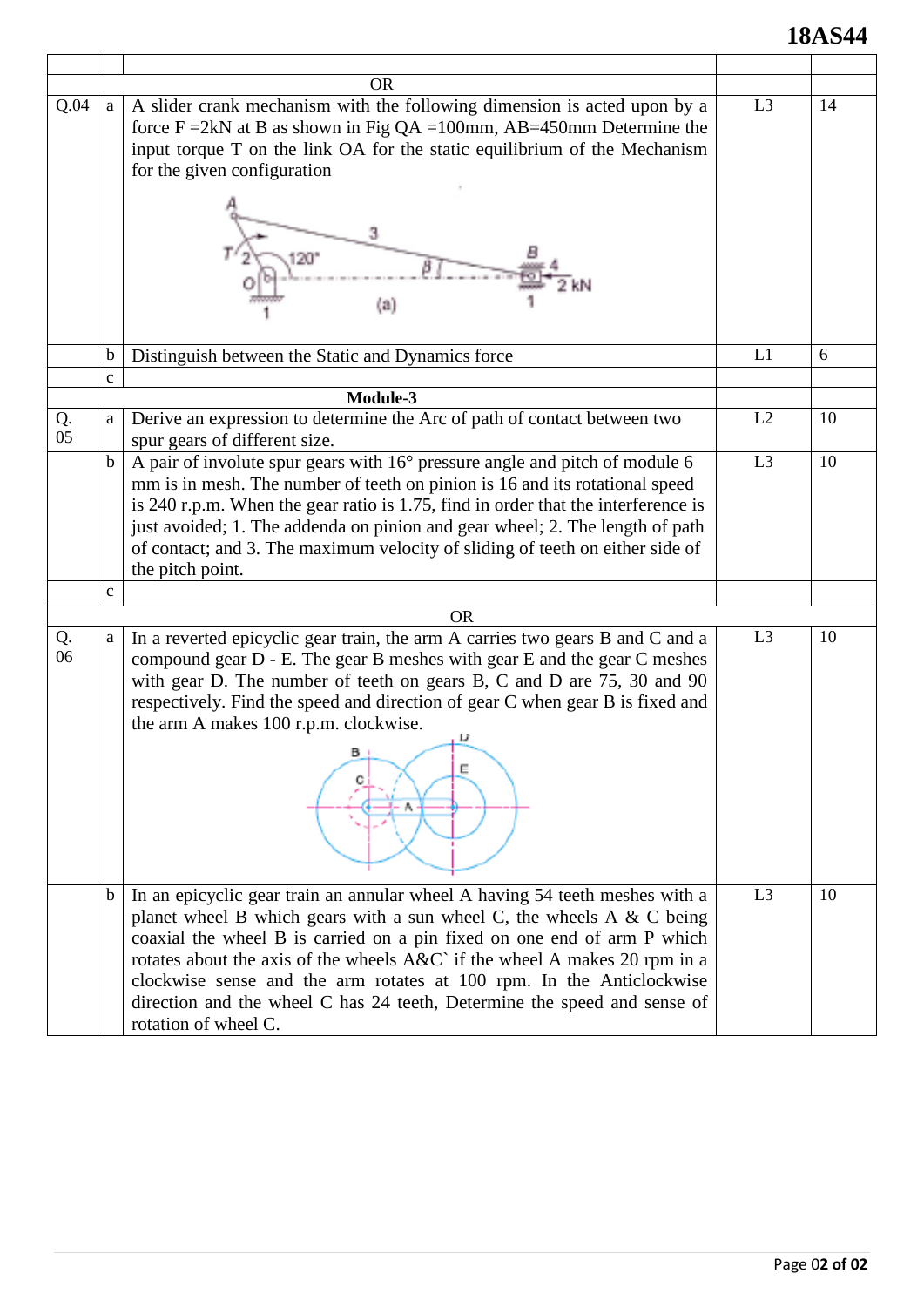|          |                   | Arm P                                                                                                                                                                                                                                                                                                                                                                                                                                                                                                                                                                                                                                                                                                            |                |                 |
|----------|-------------------|------------------------------------------------------------------------------------------------------------------------------------------------------------------------------------------------------------------------------------------------------------------------------------------------------------------------------------------------------------------------------------------------------------------------------------------------------------------------------------------------------------------------------------------------------------------------------------------------------------------------------------------------------------------------------------------------------------------|----------------|-----------------|
|          |                   |                                                                                                                                                                                                                                                                                                                                                                                                                                                                                                                                                                                                                                                                                                                  |                |                 |
|          | $\mathbf c$       | Module-4                                                                                                                                                                                                                                                                                                                                                                                                                                                                                                                                                                                                                                                                                                         |                |                 |
| Q.<br>07 | a                 | A shaft carries four masses in parallel planes A, B, C and D in this order<br>along its length. The masses at B and C are $18$ kg and $12.5$ kg respectively,<br>and each has an eccentricity of 60 mm. The masses at A and D have an<br>eccentricity of 80 mm. The angle between the masses at B and C is 100° and<br>that between the masses at B and A is 190°, both being measured in the same<br>direction. The axial distance between the planes A and B is 100 mm and that<br>between B and C is 200 mm. If the shaft is in complete dynamic balance,<br>determine : 1. The magnitude of the masses at A and D ; 2. the distance<br>between planes A and D; and 3. the angular position of the mass at D. | L <sub>3</sub> | 10              |
|          | b<br>$\mathbf{C}$ | A, B, C and D are four masses carried by a rotating shaft at radii 100, 125,<br>200 and 150 mm respectively. The planes in which the masses revolve are<br>spaced 600 mm apart and the mass of B, C and D are 10 kg, 5 kg, and 4 kg<br>respectively. Find the required mass A and the relative angular settings of the<br>four masses so that the shaft shall be in complete balance.                                                                                                                                                                                                                                                                                                                            | L <sub>3</sub> | 10              |
|          |                   | <b>OR</b>                                                                                                                                                                                                                                                                                                                                                                                                                                                                                                                                                                                                                                                                                                        |                |                 |
| Q.<br>08 | a                 | Derive the following expressions, for an uncoupled two cylinder locomotive<br>engine: (a) Variation is tractive force; (b) Swaying couple; and (c) Hammer<br>blow.                                                                                                                                                                                                                                                                                                                                                                                                                                                                                                                                               | L2             | 10              |
|          | b                 | An inside cylinder locomotive has its cylinder centre lines 0.7 m apart and has<br>a stroke of 0.6 m. The rotating masses per cylinder are equivalent to 150 kg at<br>the crank pin, and the reciprocating masses per cylinder to 180 kg. The wheel<br>centre lines are 1.5 m apart. The cranks are at right angles. The whole of the<br>rotating and 2/3 of the reciprocating masses are to be balanced by masses<br>placed at a radius of 0.6 m. Find the magnitude and direction of the balancing<br>masses. Find the fluctuation in rail pressure under one wheel, variation of<br>tractive effort and the magnitude of swaying couple at a crank speed of 300<br>r.p.m.                                     | L <sub>3</sub> | 10              |
|          | $\mathbf{C}$      |                                                                                                                                                                                                                                                                                                                                                                                                                                                                                                                                                                                                                                                                                                                  |                |                 |
|          |                   | Module-5                                                                                                                                                                                                                                                                                                                                                                                                                                                                                                                                                                                                                                                                                                         |                |                 |
| Q.<br>09 | a                 | The arms of a Porter governor are each 250 mm long and pivoted on the governor<br>axis. The mass of each ball is 5 kg and the mass of the central sleeve is 30 kg. The<br>radius of rotation of the balls is 150 mm when the sleeve begins to rise and reaches<br>a value of 200 mm for maximum speed. Determine the speed range of the governor.<br>If the friction at the sleeve is equivalent of 20 N of load at the sleeve, determine<br>how the speed range is modified.                                                                                                                                                                                                                                    | L <sub>3</sub> | 10              |
|          | b                 | Explain with neat sketch Hartnell governor                                                                                                                                                                                                                                                                                                                                                                                                                                                                                                                                                                                                                                                                       | L1             | 10              |
|          | $\mathbf c$       |                                                                                                                                                                                                                                                                                                                                                                                                                                                                                                                                                                                                                                                                                                                  |                |                 |
|          |                   | <b>OR</b>                                                                                                                                                                                                                                                                                                                                                                                                                                                                                                                                                                                                                                                                                                        |                |                 |
| Q.       | a                 | Explain the effect of Gyroscope couple on an Aircraft.                                                                                                                                                                                                                                                                                                                                                                                                                                                                                                                                                                                                                                                           | L1             | $8\phantom{.0}$ |